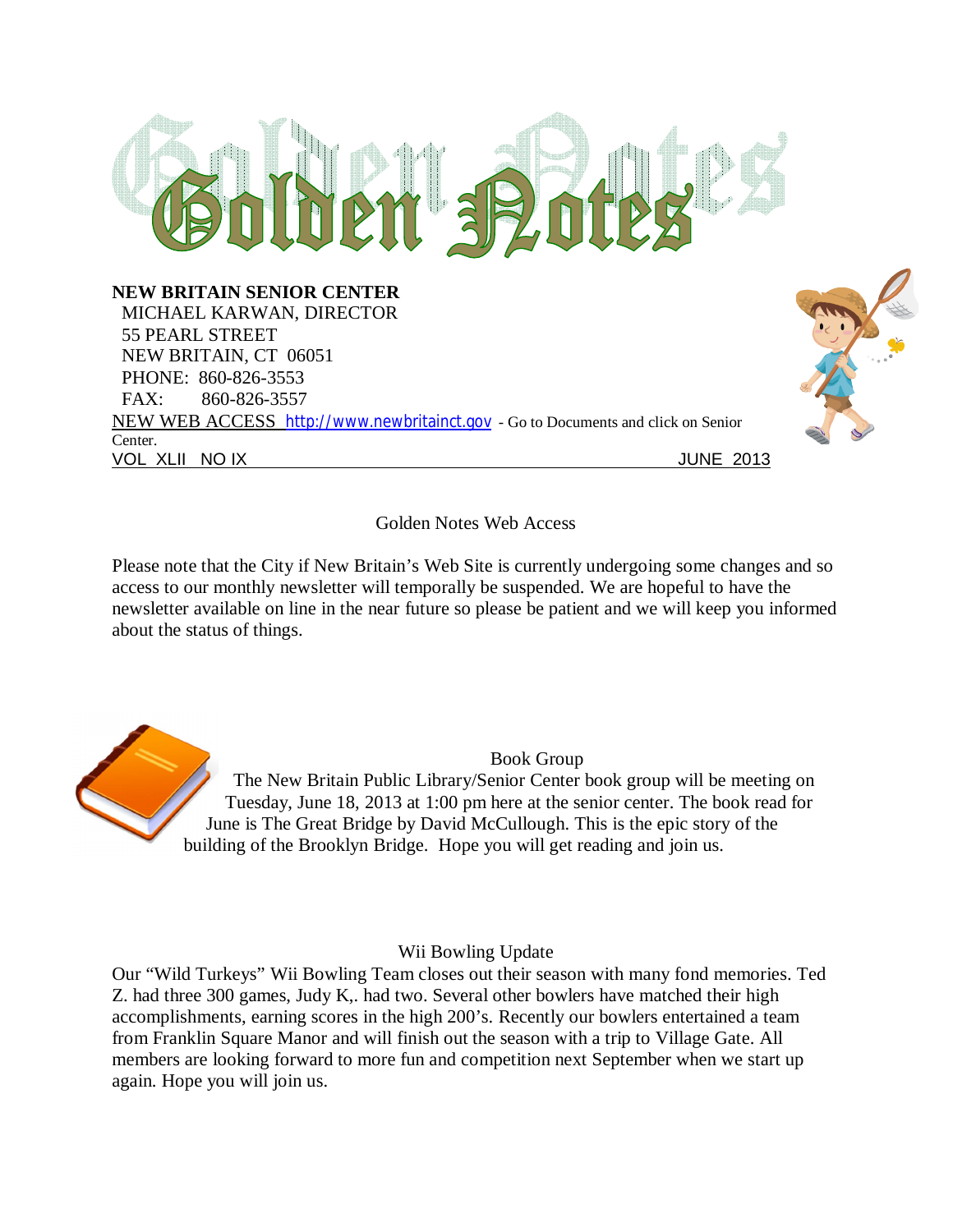### **SERVICES BY APPOINTMENT DIAL-A-RIDE**

At least a 2-day notice is required for rides to the Senior Center, medical appointments, shopping and other destinations at any time within the month. Call 826-3555 for an appointment. **There is a suggested donation of \$1.50 each way.**

### **MEDICARE/MEDICAL INSURANCE INFORMATION**

Person seeking help in filing Medicare claims or appeals, interpreting medical bills and assistance in making decisions concerning Medicare supplemental insurance can make an appointment with Senior Center Staff by calling the Center at 860 826-3553. Advice on Living Wills and how to deal with advance medical directives is also available.

# **FROM THE NURSING DESK**

: Happy Fathers Day to all the fathers out there, from the nurses. On June 19<sup>th</sup>, 2013 from 9:30 -11:30 we will be doing cholesterol screenings in the nurse's office. Please call and sign up. You can make your appointment Monday thru Fridays 8:30 am to 11:30 by calling 860-826-3553 and asking to speak with the nurse.

The Nurse from the New Britain Health Department is available on MOST days to meet with members and evaluate/discuss health related issues. Blood pressures and some other screening are available so keep this great resource in mind and stop by and talk to our nurses.

#### **GOLDEN NOTES SUBSCRIPTIONS**

| <b>NAME</b>                                       | <b>DATE</b>                       |
|---------------------------------------------------|-----------------------------------|
| <b>STREET</b>                                     |                                   |
| <b>ADDRESS</b>                                    |                                   |
|                                                   |                                   |
| <b>PHONE #</b>                                    |                                   |
| Make checks payable to: NEW BRITAIN SENIOR CENTER |                                   |
| <b>Return to: GOLDEN NOTES</b>                    | Annual Fee: \$6.00 non refundable |
| <b>New Britain Senior Center</b>                  | Cash Check                        |
| 55 Pearl Street                                   | New Subscription                  |
| New Britain, CT 06051                             | Renewal                           |